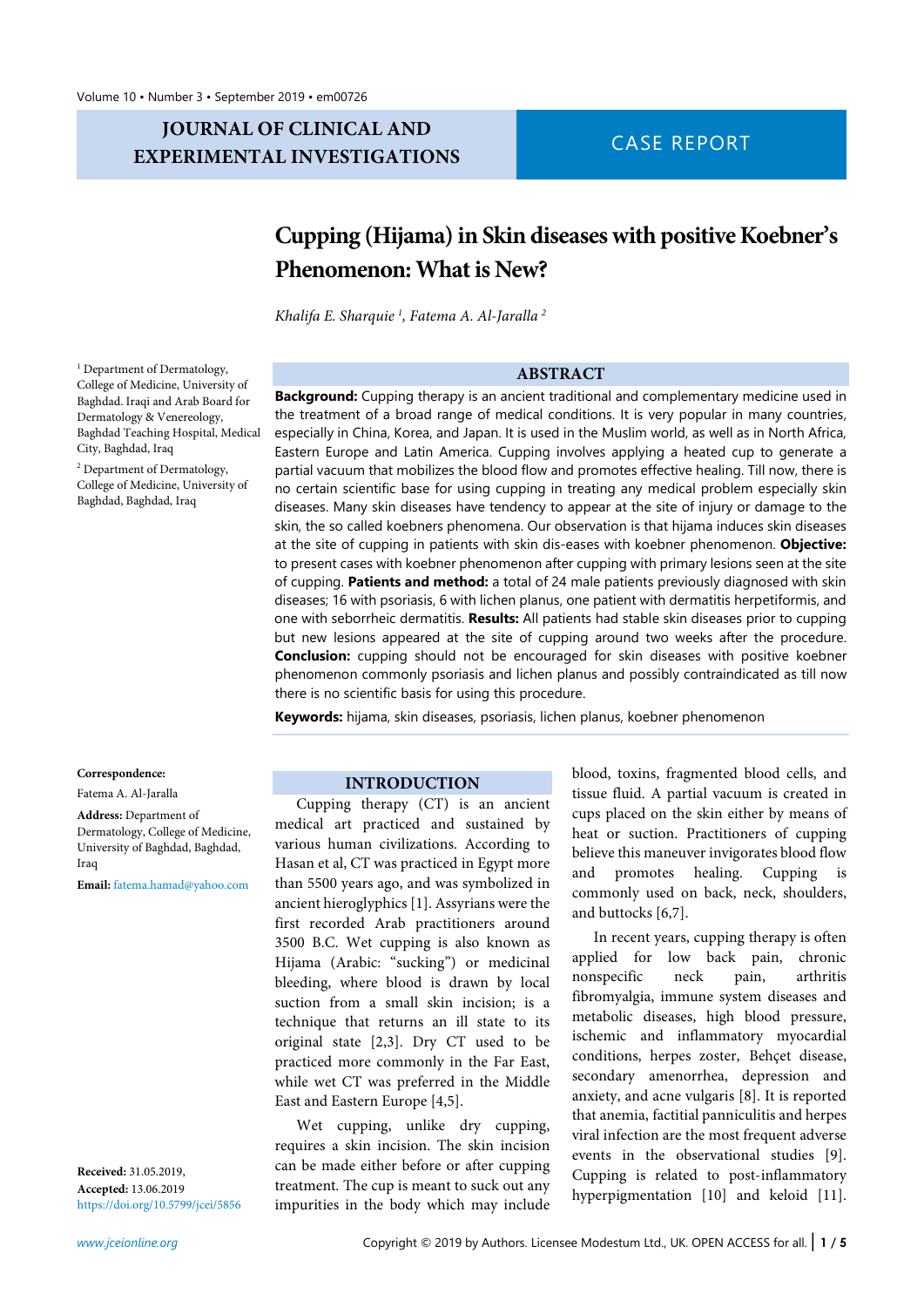

(a)



(b)

**Figure 1. a.** 27 year old man with psoriasis showing multiple well defined erythematous scaly papules and plaques arranged in circular pattern (koebnerization) at the sites of cupping **b**. 40 year old man also showing psoriatic plaques at the site of cupping.



**Figure 2.** Koebner phenomenon with multiple well defined flat topped violaceous papules confined to the site of cupping in a patient with lichen planus, note the preexisting papules on the center of the lower back (black arrows).

Cupping therapy may be harmful for eczema [12]. There is a growing body of evidence suggests that the practice of Hijama carries a significant risk of blood borne infections, including HIV, hepatitis B, and hepatitis C infections [13]. Cupping of the cervical area may cause a hemorrhagic stroke by an acute rise in blood pressure [14]. These adverse events should raise attention to the safety of cupping therapy.

Many skin diseases have tendency to appear at the site of injury or damage to the skin, so called koebner phenomenon, such diseases like psoriasis, vitiligo, lichen planus, Darier disease, and bullous dermatoses arise at sites of cutaneous injury [15-18]. Today, the definition of koebner phenomenon has been extended even further to describe patients who did not have preexisting dermatosis before trauma or in whom the response did not reoccur on additional trauma.

Herein, we present 24 interesting cases with classic koebner phenomena after cupping with primary lesions seen at the site of cupping.

# **PATIENTS AND METHOD**

A total of 24 male patients previously diagnosed with skin diseases were seen during the period 2009 and 2019; 16 patients with psoriasis, six with lichen planus, one patient with dermatitis herpitiformis, and one with seborrheic dermatitis. Their ages ranged between 25-40 years with mean 32.5. All patients had stable skin diseases with prior to cupping but developed koebner phenomena around two weeks of cupping procedure. Patients had sought cupping for different reasons; mainly chronic back pain but also for dermatological causes attempting to cure their skin conditions. All patients did cupping on the back (**Figures 1** and **2**), except for three patients done on the lower extremities (**Figures 3** and **4**).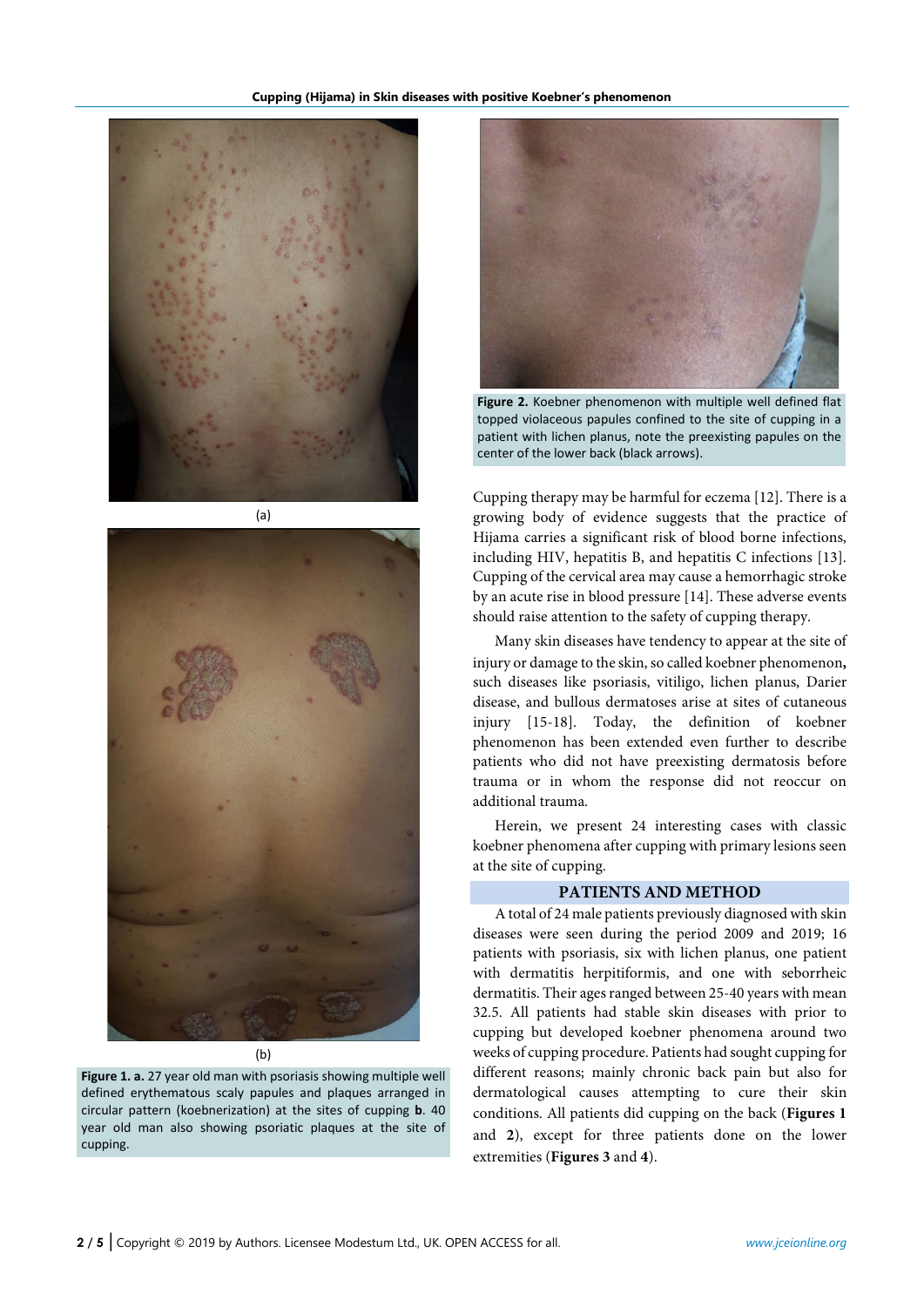

(a)



(b)

**Figure 3. a**. Medial aspect of the left lower thigh showing multiple well defined flat topped violaceous papules forming a plaque confined to the site of cupping in a patient with lichen planus. **b**. Another patient with lichen planus; showing obvious kobnerization at the medial aspect of the right lower extremity



(b)

**Figure 4.** Patient with dermatitis herpitiformis developing koebner phenomena on the sites of cupping; **a** and **b** on the right thigh and right knee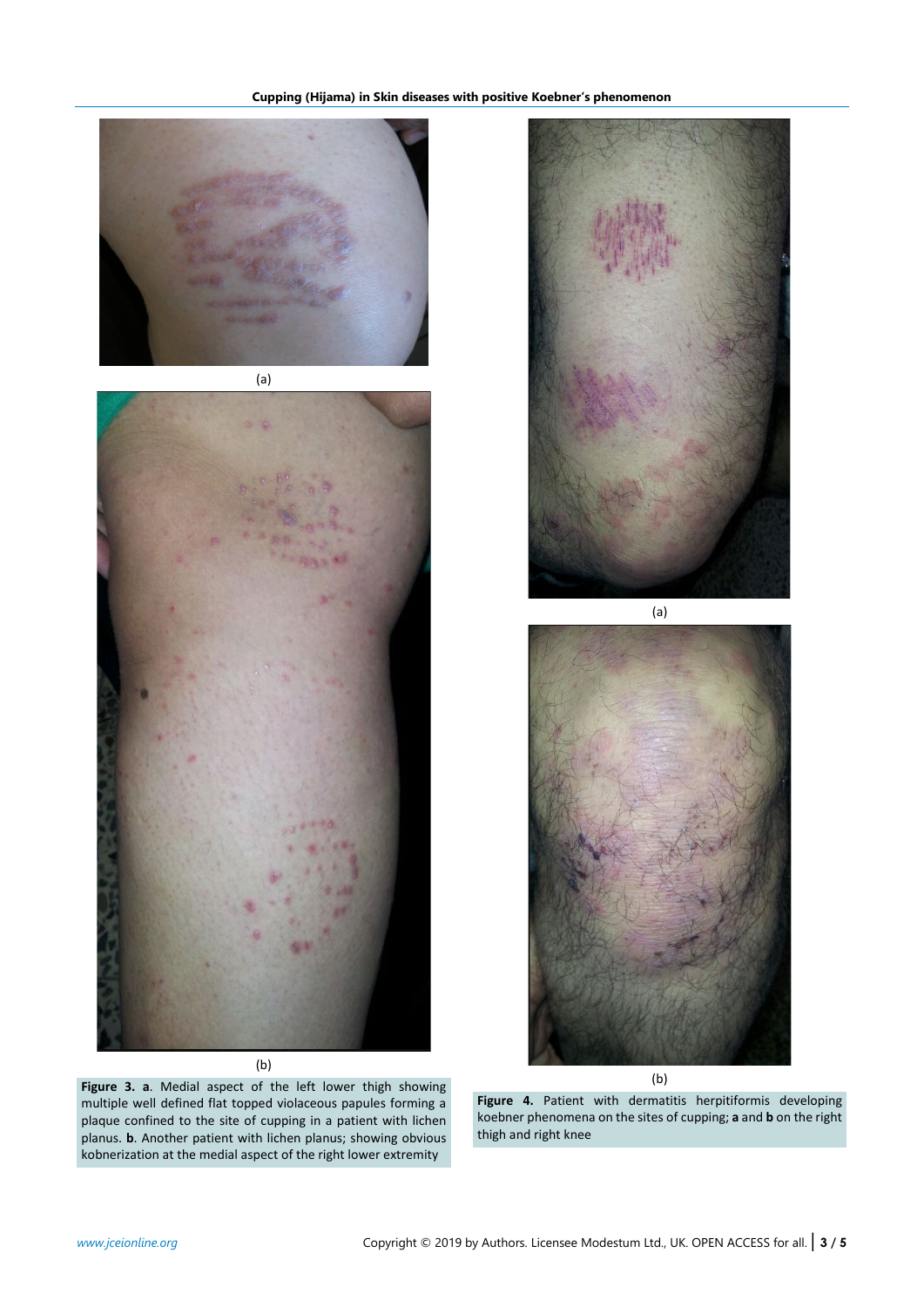

**Figure 4 (continued).** Patient with dermatitis herpitiformis developing koebner phenomena on the sites of cupping; **c**. on the lower back (note the preexisting excoriated vesicles grouped adjacent to the site of cupping





(b)

**Figure 5. a** and **b.** patient with chronic stable psoriasis developed koebner phenomena on the back after cupping. Lesions assume the shape the small incisions done for bloodletting

A physical examination revealed circular plaques evenly spaced and of uniform size, most of the skin lesions took the shape of the small incisions done for bloodletting and all were similar to primary disease (**Figure 5**). On further inquiry, the patients admitted to undergo wet cupping procedure within the past few weeks.

# **DISCUSSION**

Wet cupping has been practiced for centuries. Cupping therapy was hypothesized to adjust skin blood flow [19], make changes in biomechanical properties of the skin [20], increase immediate pressure pain thresholds in some areas [21], and adjusts serum P substance [22]. Cupping seems to play a role in the activation of complement system as well as modulation of cellular part of immune system [23]. However, further studies are needed to provide strong evidence that CT is effective in medical conditions associated with or without pain. Studies that estimate the costeffectiveness of CT in various diseases are also needed.

The Koebner phenomenon (KP) was first described in 1876 by Heinrich Koebner, a German dermatologist whowas the founder of the dermatology department at the University of Breslau. He reported the formation of psoriasiform lesions in uninvolved skin of psoriatic patients after cutaneous trauma, such as excoriations, tattoos, and horse bites [24] the pathogenesis of Koebner phenomenon is unknown; however, there are immunologic, vascular, dermal, neural, genetic, hormonal, and infectious theories. Likewise, growth factors, drugs, cytokines, stress proteins, adhesion molecules, and autoantigens may also be involved [25,26].

The efficacy of cupping therapy is controversial. El-Domyati and colleagues recognized cupping therapy as an effective alternative or complementary therapy for certain dermatoses but not for eight cases of psoriasis in an Egyptian study [27]. There has been one other report in China of Koebner phenomenon induced by cupping therapy in a psoriasis patient in the past literature [28]. But the present study does suggest that cupping increases severity of skin diseases with koebner phenomenon most commonly patients with psoriasis and lichen planus.

# **CONCLUSION**

Patients with skin diseases may develop localized skin reaction at the site of trauma through koebnerization as a result of cupping therapy. Thus we do not recommend cupping therapy for patients with skin diseases with positive Koebner phenomenon but further studies are highly recommended to record all skin diseases where cupping is contraindicated.

**Declaration of interest:** The authors report no conflicts of interest.

**Financial Disclosure:** This study was an independent study and not funded by any drug companies.